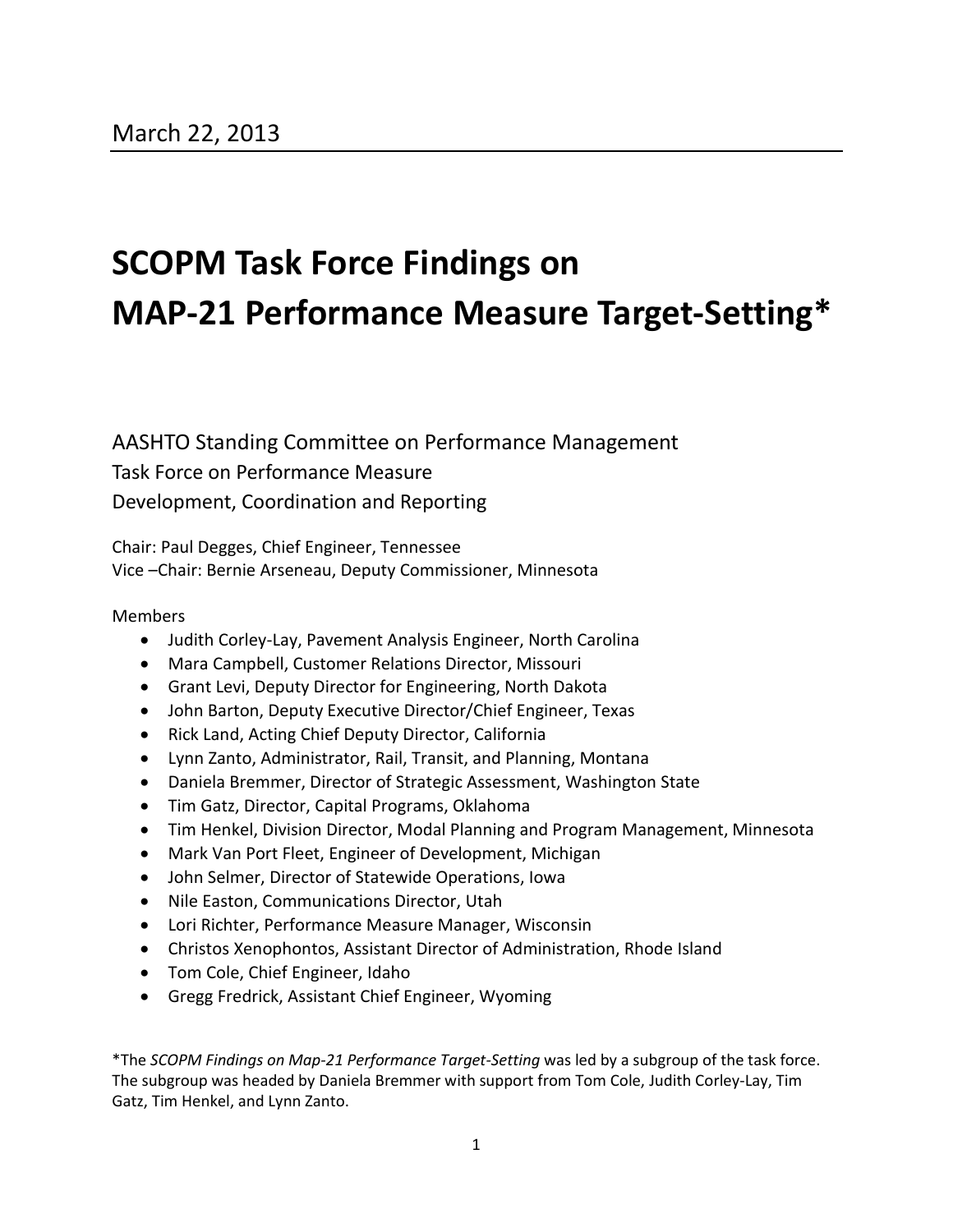# **Table of Contents**

| Recommendations for Specific Performance Measure Areas  13 |  |
|------------------------------------------------------------|--|
|                                                            |  |
|                                                            |  |
|                                                            |  |
|                                                            |  |
|                                                            |  |
|                                                            |  |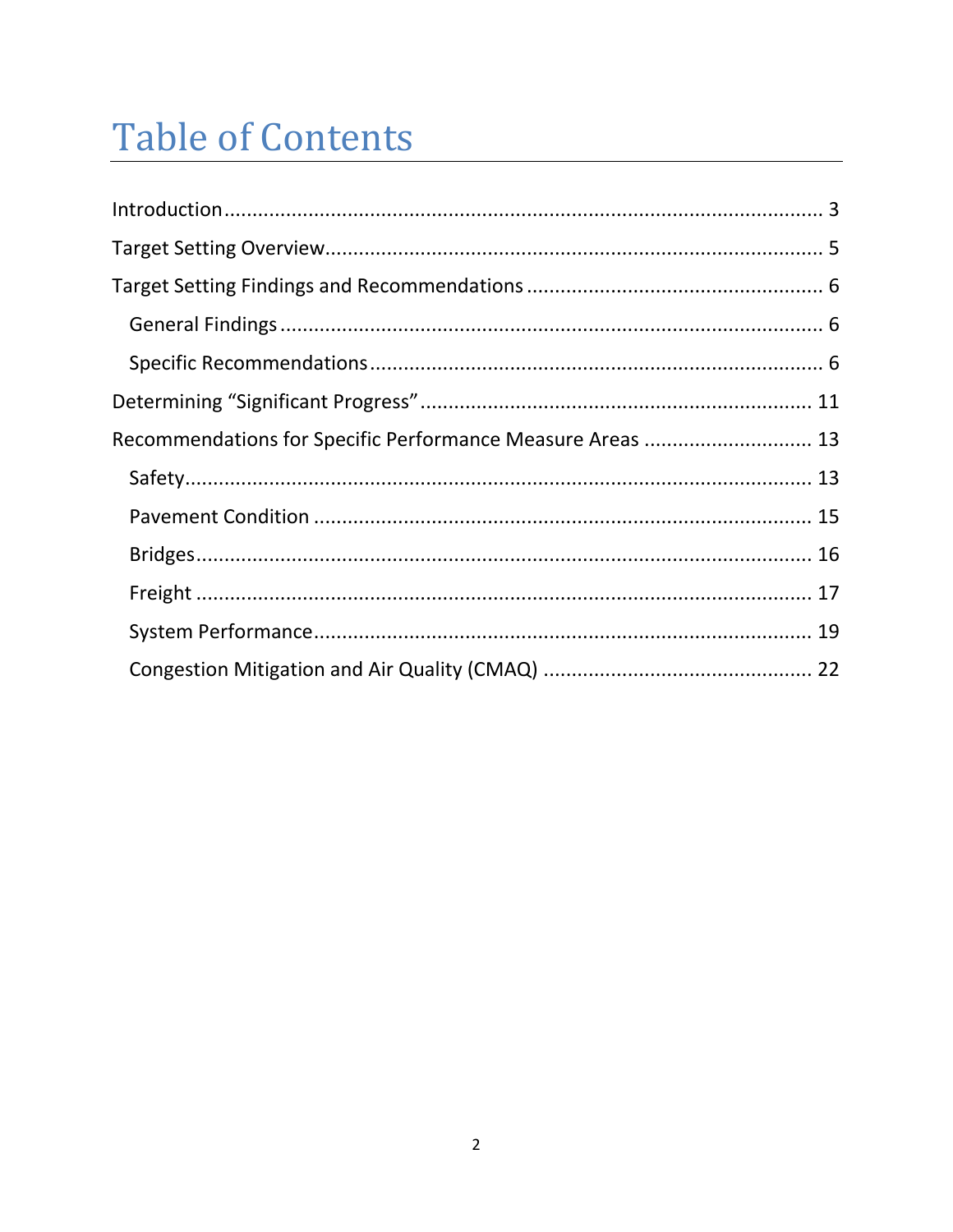## <span id="page-2-0"></span>Introduction

The AASHTO Standing Committee on Performance Management (SCOPM) Task Force on Performance Measure Development, Coordination and Reporting is charged to "assist SCOPM and AASHTO to develop a limited number of national performance measures and help prepare AASHTO members to meet new Federal performance management requirements." The Task Force includes representatives from each performance management area and other leaders within the AASHTO organization and is chaired by Paul Degges, Chief Engineer of Tennessee DOT. The purpose of this task force is to serve as a single clearinghouse for the recommended national-level performance measures identified by those AASHTO committees with in-depth knowledge of the technical aspects of the individual performance measure areas.

In November, 2012 the SCOPM Task Force submitted a set of recommendations to FHWA on implementing MAP-21 provisions related to establishment of national performance measures. The Task Force was guided by six overarching principles on how national-level performance measures should be developed and implemented. These six National-Level Guiding Principles are as follows:

- 1. **There is a Difference**—National-level performance measures are not necessarily the same performance measures State DOTs will use for planning and programming of transportation projects and funding.
- 2. **Specificity and Simplicity**—National-level performance measures should follow the SMART and KISS principles:
	- SMART—Specific, Measurable, Attainable, Realistic, Timely
	- KISS—Keep it Short and Simple
- 3. **Possession is 9/10ths of the Law**—National-level performance measures should focus on areas and assets that States DOTs have control over.
- 4. **Reduce and Re-use**—The initial set of national-level performance measures should build upon existing performance measures, management practices, data sets and reporting processes.
- 5. **Ever Forward**—National-level measures should be forward thinking to allow continued improvement over time.
- 6. **Communicate, Communicate, Communicate**—Messaging the impact and meaning of the national-level measures to the public and other audiences is vital to the success of this initiative.

Since the submittal of the SCOPM Task Force Findings on National-Level Performance Measures, the Task Force identified the need for additional guidance on the specific topic of target setting related to national-level performance measures. Through a series of meetings, a subgroup of the SCOPM Task Force met to develop findings with regard to MAP-21 Performance Target-Setting. This document represents those findings. First, an overview of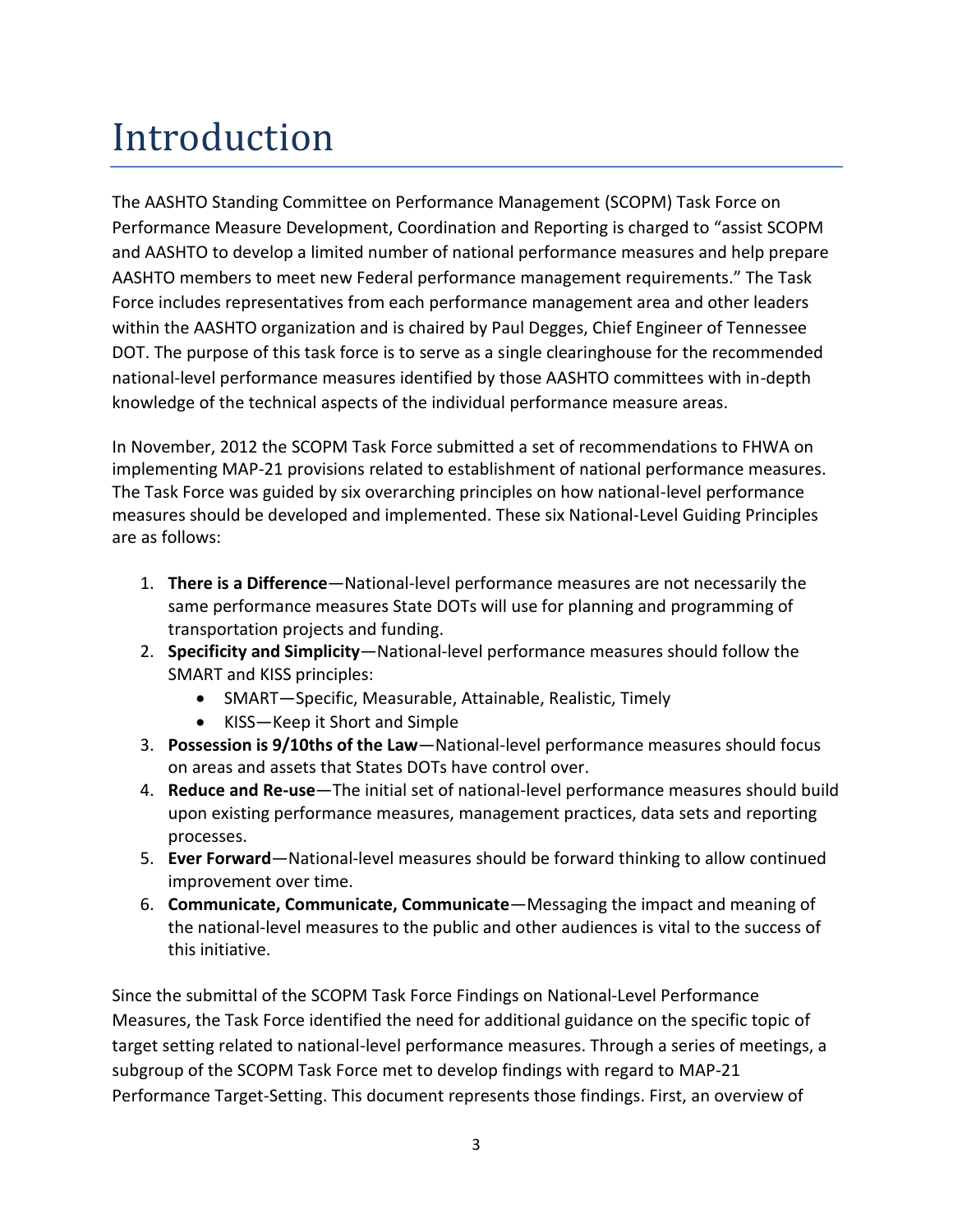target setting from the perspective of the State DOTs is presented. Second, the findings and recommendations of the Task Force on target setting to inform FHWA's rulemaking activities are provided. Finally, this document updates the earlier recommendations presented in the SCOPM Task Force Findings on National-Level Performance Measures regarding target setting for each performance measure.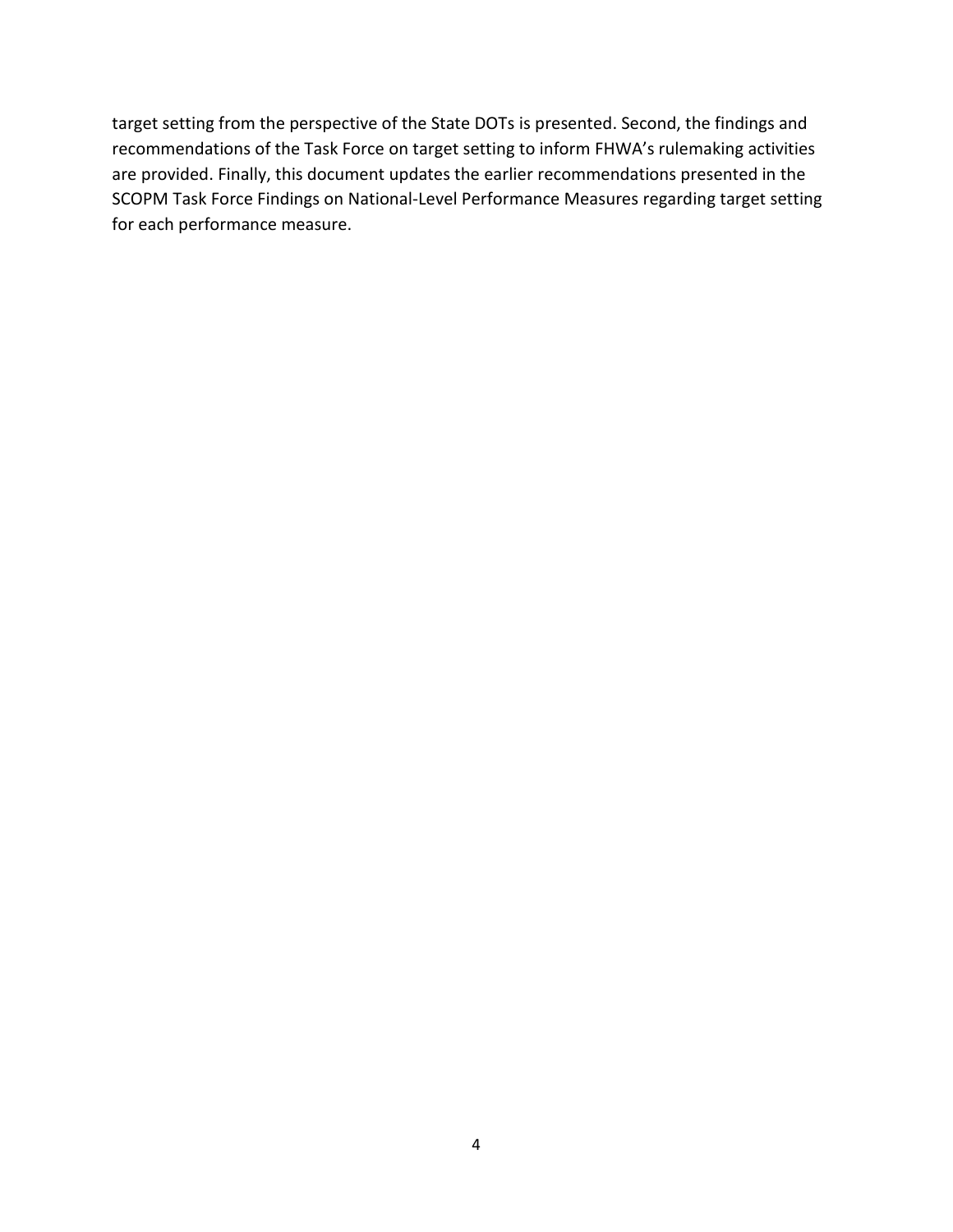# <span id="page-4-0"></span>Target Setting Overview

The findings on of the SCOPM Task Force with regard to MAP-21 target setting requirements included in this document are based on the following interpretation of the related MAP-21 target setting requirements:

- A set of standard, consistent national performance measures will be established, but states will have flexibility to establish the target values of those measures. Thus, the term "consistent" applies to the performance measures, data methodologies (collection, processing and analysis), and performance reporting processes. There is no presumption that targets will be consistent across states – rather they will be specific to local conditions and needs and at set at the discretion of DOTs and MPOs.
- States must submit biennial reports on progress toward target achievement for each national measure.
- For the Highway Safety Improvement Program, states that have not made significant progress towards meeting established targets face reductions in funding flexibility and additional reporting requirements.
- For the National Highway Performance Program (NHPP), states that do not make significant progress towards meeting their established targets for asset condition or performance must report actions that they will undertake to achieve the targets.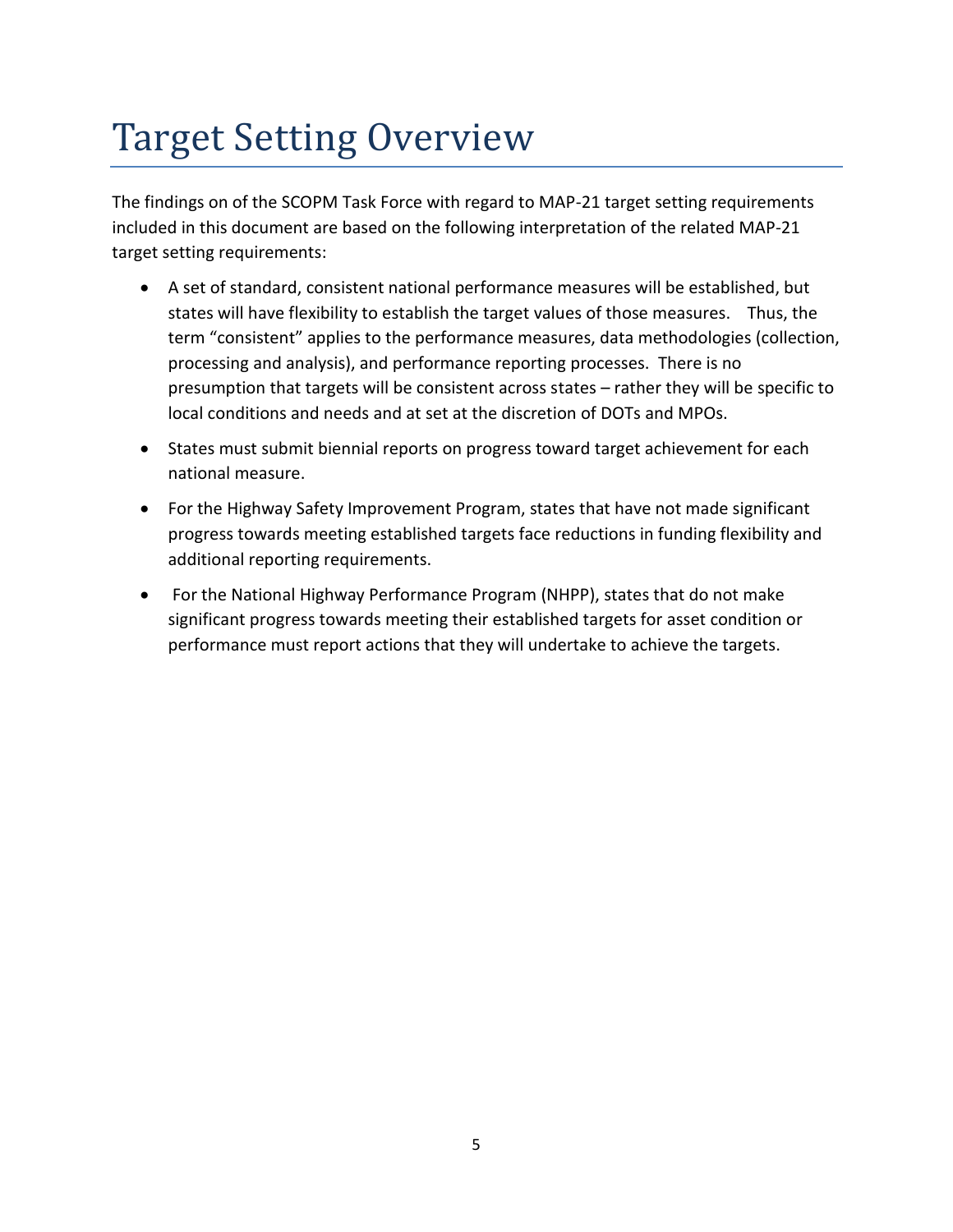## <span id="page-5-0"></span>Target Setting Findings and Recommendations

The findings of the SCOPM Task Force with regard to target setting center around three general findings and eleven recommendations.

### <span id="page-5-1"></span>**General Findings**

First, State DOTs request maximum flexibility when setting performance targets. Every state and municipality faces different constraints and opportunities affecting their transportation system. Funding levels and sources vary, as do environmental conditions, population growth trends, and legislative and gubernatorial mandates and priorities. Flexibility in target setting allows states and municipalities to face the realities of their unique situations. Furthermore, accountability should be based on what states can accomplish with their shares of federal funding.

Second, consistent with the National-Level Guiding Principle #2 (see page 3), *Specificity and Simplicity*, MAP-21 rulemaking should encourage States DOTs to adopt performance targets that are attainable and realistic. These targets should be periodically reevaluated and adjusted to reflect risks, revenue expectations, and strategic priorities. In addition, the State DOTs agree that consistent data collection and analysis methods are essential to ensure that national-level measures and reporting use comparable data.

Third, in keeping with National-Level Guiding Principle #3 (see page 3), *Possession is 9/10ths of the Law*, the establishment of performance targets can provide a focal point for action and a basis for accountability. However, it is important to recognize that for several of the nationallevel performance measures, State DOTs have relatively limited control over outcomes. There are many externalities that could affect a State DOT attaining certain performance targets from economic to social forces. For example, the effect of background changes in traffic related to economic conditions can overwhelm any deliberate actions on the part of a state to improve safety or reduce traffic delay. Generally speaking, State DOTs have more control over achieving targets related to asset condition and less control over performance measures associated with safety and system performance.

### <span id="page-5-2"></span>**Specific Recommendations**

The following are specific recommendations of the SCOPM Task Force that should be considered in drafting specific rules for implementation of the target setting provisions of MAP-21: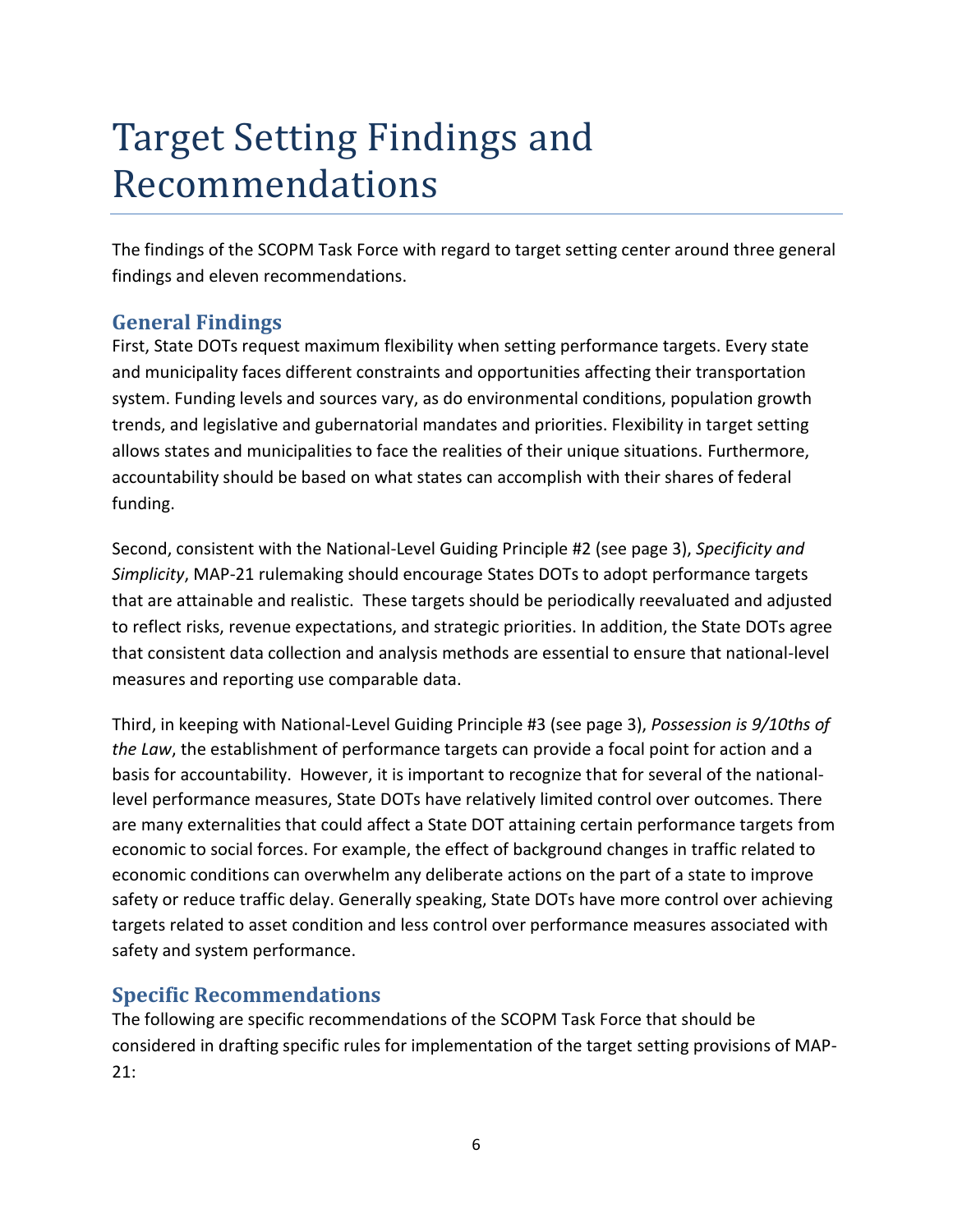#### **1. Provide maximum flexibility**

- Regional, local, or other targets are to be established by states or MPOs as appropriate when necessary. Baseline conditions may vary significantly state-tostate and region-to-region.
- Many factors, such as population growth and environmental conditions affect performance outcomes for metrics like congestion and pavement. Therefore, maximum flexibility is required for target setting.

#### **2. Focus on what matters – the right outcome**

- Target setting should not focus on a single target value for a performance measure but on achieving improved performance over time.
- States and MPOs often have to make priority decisions based on customer and stakeholder requirements. Each state and MPO must consider these requirements – which will vary from state to state – within its target setting process.
- The value of performance management is found in better decision-making, not target achievement. DOTs support the idea of allowing states to establish ranges of acceptable performance outcomes. Use of ranges can provide DOTs with a more nuanced way of discussing performance outcomes across multiple competing objectives.

#### **3. Align targets with system ownership and funding levels**

- Targets set for federal performance measures should be aligned with federal funding levels as state DOTs and local partners may or may not have multiple funding sources in addition to federal funds.
- Diverting state funds to meet federal requirements may not be an option. State funding is typically used to match federal funds and allocated to meet state obligations and priorities set by state government such as non-federal-aid eligible maintenance activities.

#### **4. Base target setting on longer term trend data**

- Targets cannot be set in isolation of solid baseline and reliable, quality, multiyear trend data.
- The expansion of the NHS in MAP-21 has provided challenges as baseline and multi-year data may not be available for the full NHS system.
- Long term viewpoints and multi-year efforts should be considered in target setting; one data point should not be used to evaluate a program.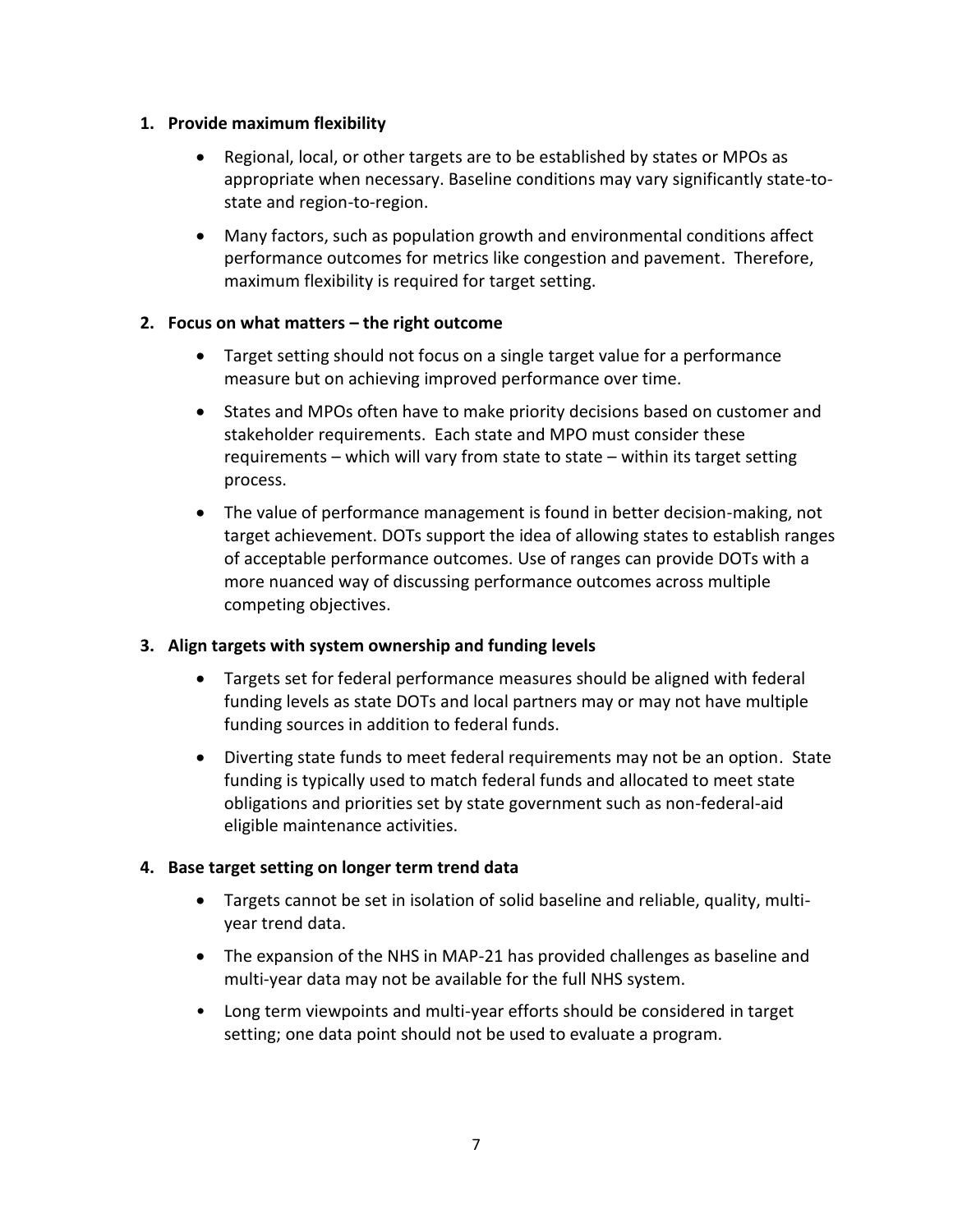#### **5. Coordinate target setting through a continuing, cooperative, and comprehensive process**

- The development of state, MPO and transit provider targets should be coordinated through a 3C (continuing, cooperative and comprehensive) planning process. This process should result in MPO targets that are attainable given the level of investment a DOT plans to make in a metropolitan planning area (MPA) over a particular time-horizon. Whenever possible, DOTs and MPOs should use consistent (i.e. equivalent) targets to assess the condition and performance of state highways within an MPA.
- Only hold state DOTs and MPOs accountable for what they manage and control. Those who set targets should be those who manage and fund the system and are held responsible for compliance.
- Agencies should not be penalized for not meeting targets due to circumstances beyond their control.

#### **6. Tell the story: performance is more than just a number**

- Analysis and reporting on achieving targets should be both qualitative and quantitative:
	- Target setting should reflect a good faith effort and provide qualitative and quantitative reasoning, as appropriate, to support the results of failing to meet specific targets. For example, states and MPO should be given the opportunity to explain how available resources and other factors such as population dynamics and environmental factors influenced the failure to meet specific targets.
	- State DOTs are under increasing pressure and scrutiny from the public regarding investments of public funds and the quality of services provided. While defining measures, setting targets, and aligning strategies to achieve the targets can all positively affect the performance of the state DOTs, these actions will do little to increase the credibility of DOTs unless there is a reliable, transparent, and understandable method of reporting the progress in achieving the performance targets.

#### **7. Avoid unachievable targets or the "one size target fits all approach"**

- Funding constraints should be factored into the process for determining what values to use for targets. DOTs and local partners work within resource constraints, and cannot be expected to perform to a uniform level (target value) on all measures.
- Targets should reflect realistic expectation about what can be achieved through transportation investments.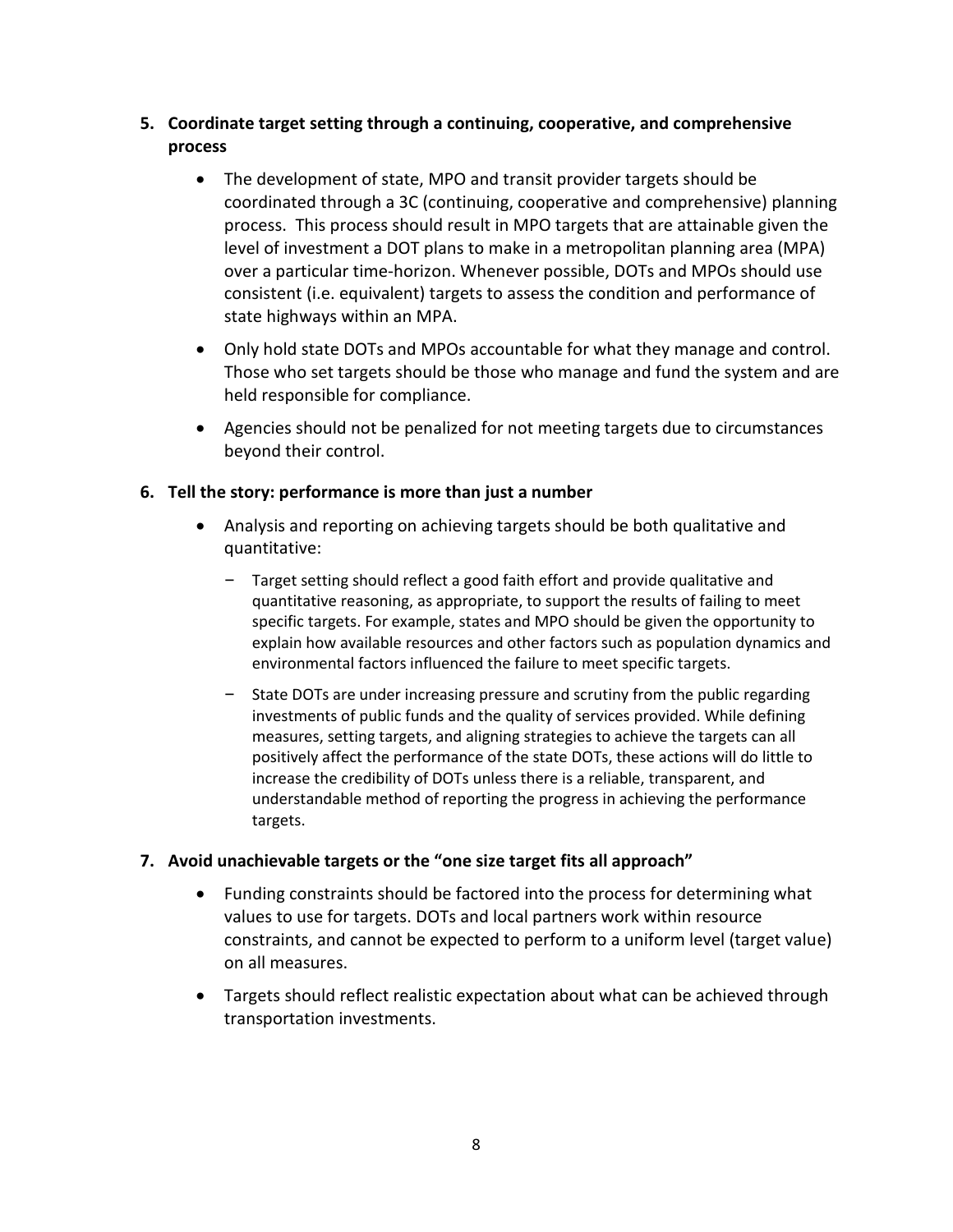#### **8. Allow for appropriate timelines for target achievement**

- Allow for appropriate timelines for achieving targets as a measurable change or progress toward targets may take many years to be noticeable. These may vary by performance area and measure.
- In addition, time horizon (short vs. long-term) for targets should be allowed to vary depending on the measure and at the discretion of each state. For example, safety measures could use the 5 year projection of the 5-year moving average to set targets; annual reports would demonstrate progress using these projections.
- At each DOT's discretion, targets should be regularly reevaluated and adjusted to reflect evolving risks (e.g. new revenue expectations, changing strategic priorities, etc.)
- At each DOT'S discretion, targets should be reviewed and revised periodically to confirm the selected target is still suitable for achieving the required results.

#### **9. Guard against unintended consequences**

- Consider how targets set for one measure could have unintended consequences for the performance of another measure due to resources shifting to other priorities.
- Targets could drive a "worst first" prioritization approach, risking neglect of longterm system needs. A sustainable, efficient transportation system must place a high priority on system maintenance, preservation, and maximizing asset life while minimizing overall life cycle costs.
- Worst first prioritization can lead to unintended consequences in the system. For example, International Roughness Index (IRI) targets could lead to smooth pavements with deteriorating structural conditions. The IRI target could also prompt states to address the wrong problems, and inadvertently shorten pavement life, instead of lengthening it.

#### **10. Complement flexibility in target setting with transparency and accountability**

- Setting targets should be accompanied by a rationale for selecting the specific target value.
- When states and MPOs do not meet performance targets, they should describe what they have done to improve performance, how those actions impacted the performance, and why they have not met the target.

#### **11. Allow flexibility for DOTs and MPOs to use a risk based target setting approach**

 Risk-based targets do not reflect optimal outcomes within a particular investment area; rather, risk-based targets represent strategic objectives within a plan to manage agency risks.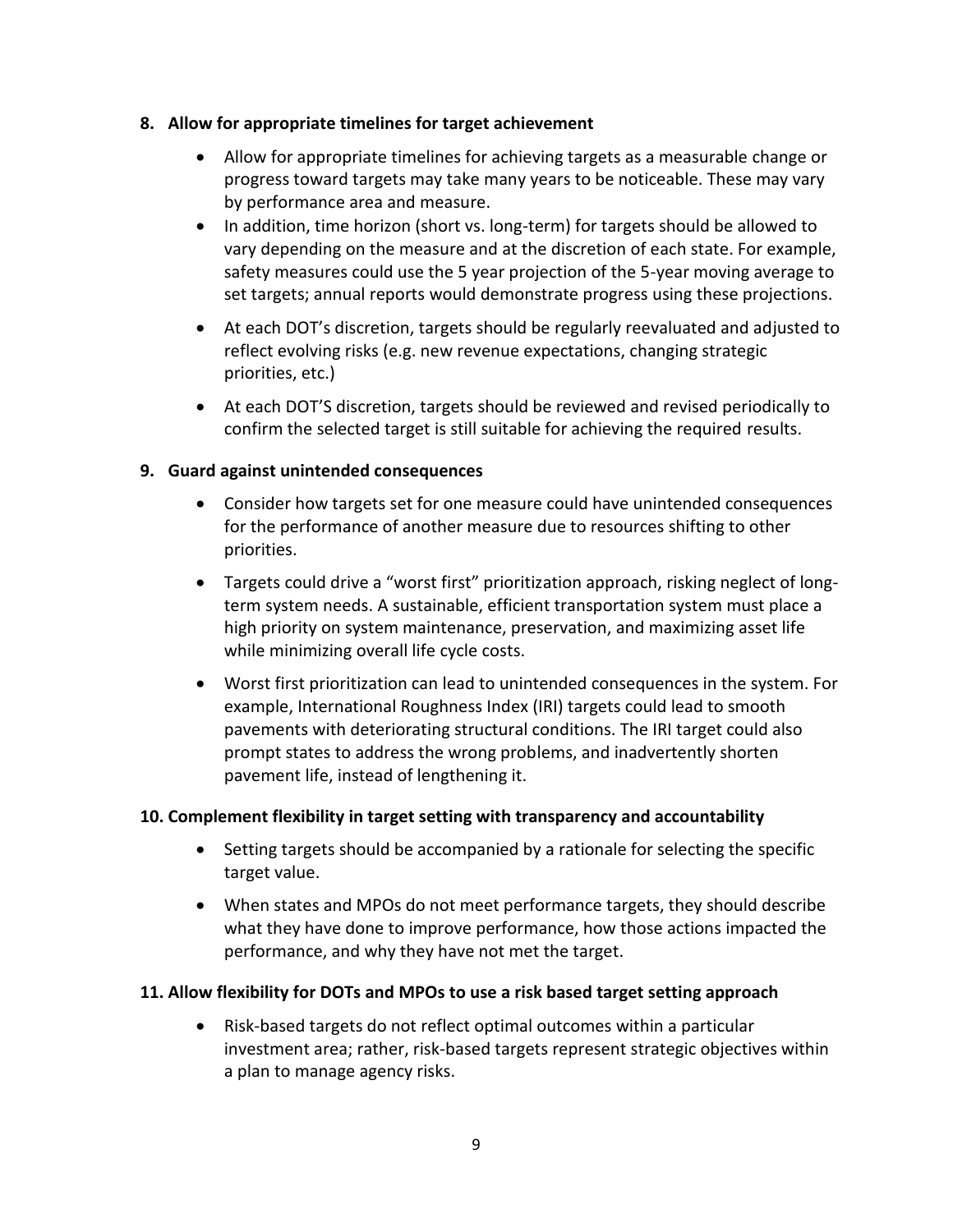- Risk-based targets are meaningful in that they can be realistically achieved under existing revenue expectations. Unlike aspirational targets, risk-based targets can be managed.
- Risk-based targets are derived from risk assessments and revenue expectations at a point in time; Targets should be continuously reevaluated as risks and revenue expectations evolve.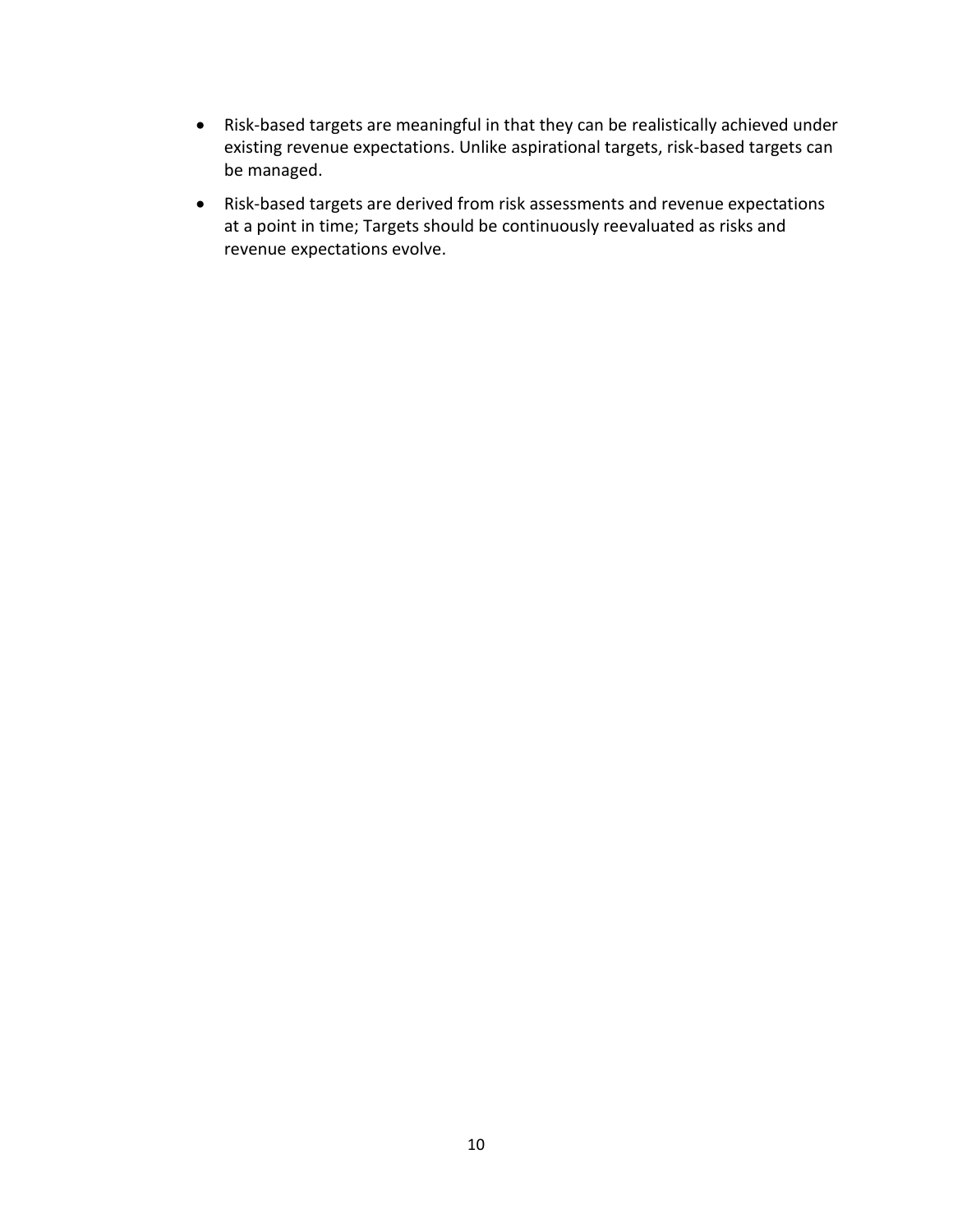# <span id="page-10-0"></span>Determining "Significant Progress"

*The following guidelines are offered for approaches to rulemaking with respect to determination of "significant progress" for the HSIP and NHPP program areas.*

- **Good Faith Effort:** In determining "significant progress achieved", FHWA should consider the demonstration of a state's or MPO's "Good Faith Effort" towards meeting targets. This information should be documented and provided by states and MPOs to a reasonable level of detail.
- **Programmatic Approach:** The "significant progress" determination should be made based on a programmatic approach rather than based on separate evaluations for individual target areas. This approach would support states and MPOs in making balanced and sound investment decisions rather than trying to meet one target at the expense of another.
- **Defining Significant Progress and Progress Agreements:** Consistent with current practice, states and their local FHWA Division offices should continue to work together and be empowered to consensually develop and determine what constitutes significant program – at the program or performance measure level. Progress determination could be based on mutually agreed on templates and criteria. Periodic meetings during the performance period can be held to review, discuss and adjust progress determinations as needed.

Progress determination teams could work together to cooperatively understand and document specific circumstances that may impact a state's ability to achieve progress towards the established performance targets. These teams would consider unforeseen circumstances that may require adjusting and or resetting performance targets while considering progress.

- **Negative Trends**: Even though the value of a performance measure is not moving towards its target, this doesn't necessarily mean that "Significant Progress" is not being made. For example, if pavement is deteriorating at a slower rate than before implementing MAP-21; or if congestion is increasing at a slower rate than population growth, progress is still being made. These are examples of how a negative or deteriorating trend direction could still meet the "significant progress' definition.
- **Self-evaluation**: States and MPOs should be allowed to self-evaluate in determining whether 'significant progress" has been made. This assessment should be based on quantitative and, if needed, qualitative data. In addition, determination of "significant progress" should be supported by narrative information if specific performance targets are not achieved. In this case, states and MPOs should provide narrative information and data to document the circumstances and assessment determination.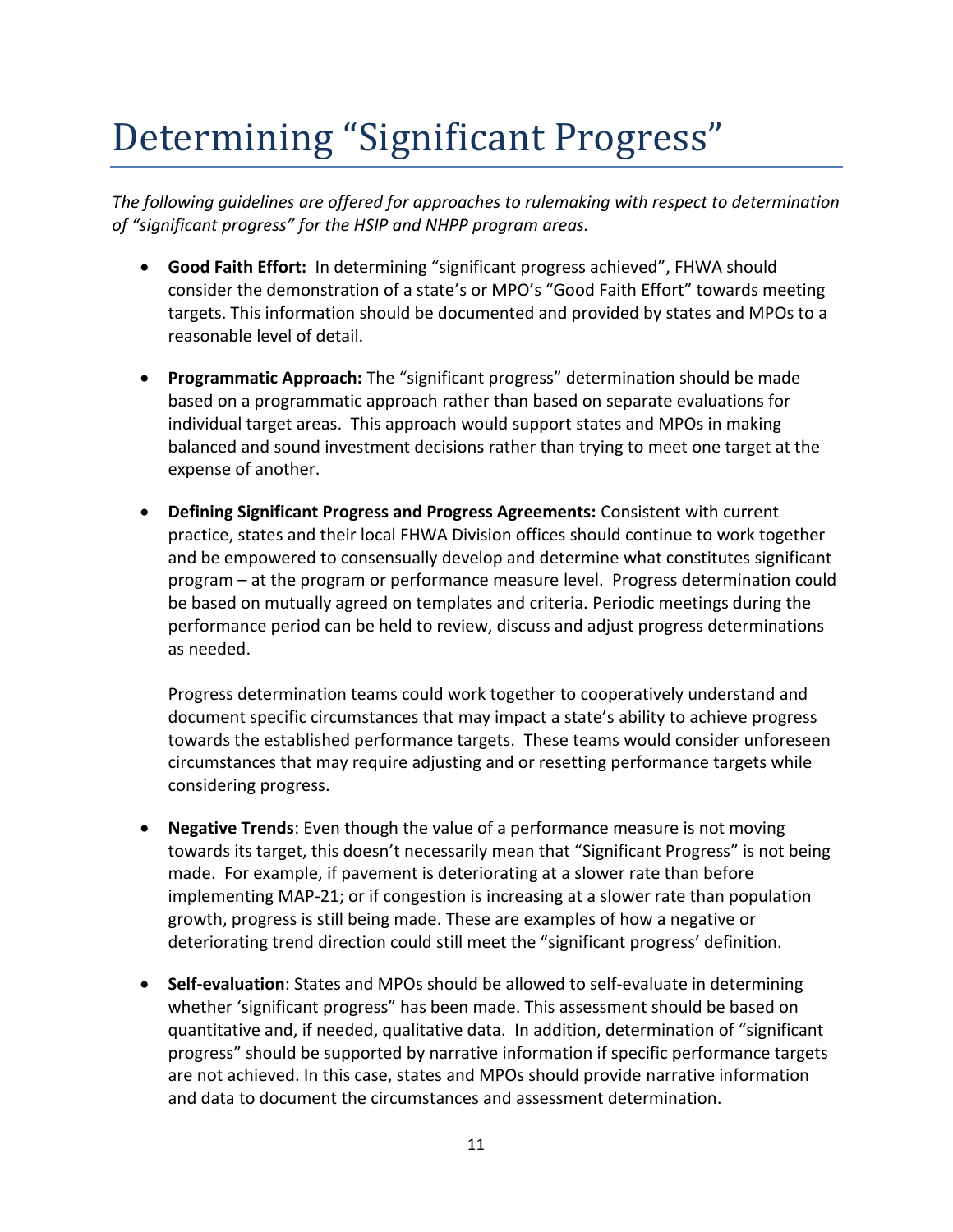- **Significant Progress prior to MAP-21**: States that have already made significant progress in recent years (prior to MAP-21) should not be penalized if they do not continue to make significant progress at the rate of other states that are starting with a poor/fair level of performance. In other words, states that have already made significant progress over past (pre MAP-21) years, based on trend data, should be given credit for these improvements. In these circumstances, the failure to meet targets, especially if aggressive targets are pursued ( i.e Target Zero), should not be considered a lack of progress.
- **Significant Progress Time Frame Constraints**: States and MPOs generally have 4 to 6 year STIP/TIPs. These are viewed as commitments to constituents. Even if resources are available and policy priorities can be shifted, "significant progress" may not be realized until the 4th or 6th year of a program since it may take time to redirect funds to a different priority.
- **Allow for Target Range Considerations:** When setting targets, states and MPOs may consider setting a target range (opposed to a single number). When making "significant progress" determinations during self–assessment (or FHWA assessment), states and MPOs can consider the full range of the performances measure target area.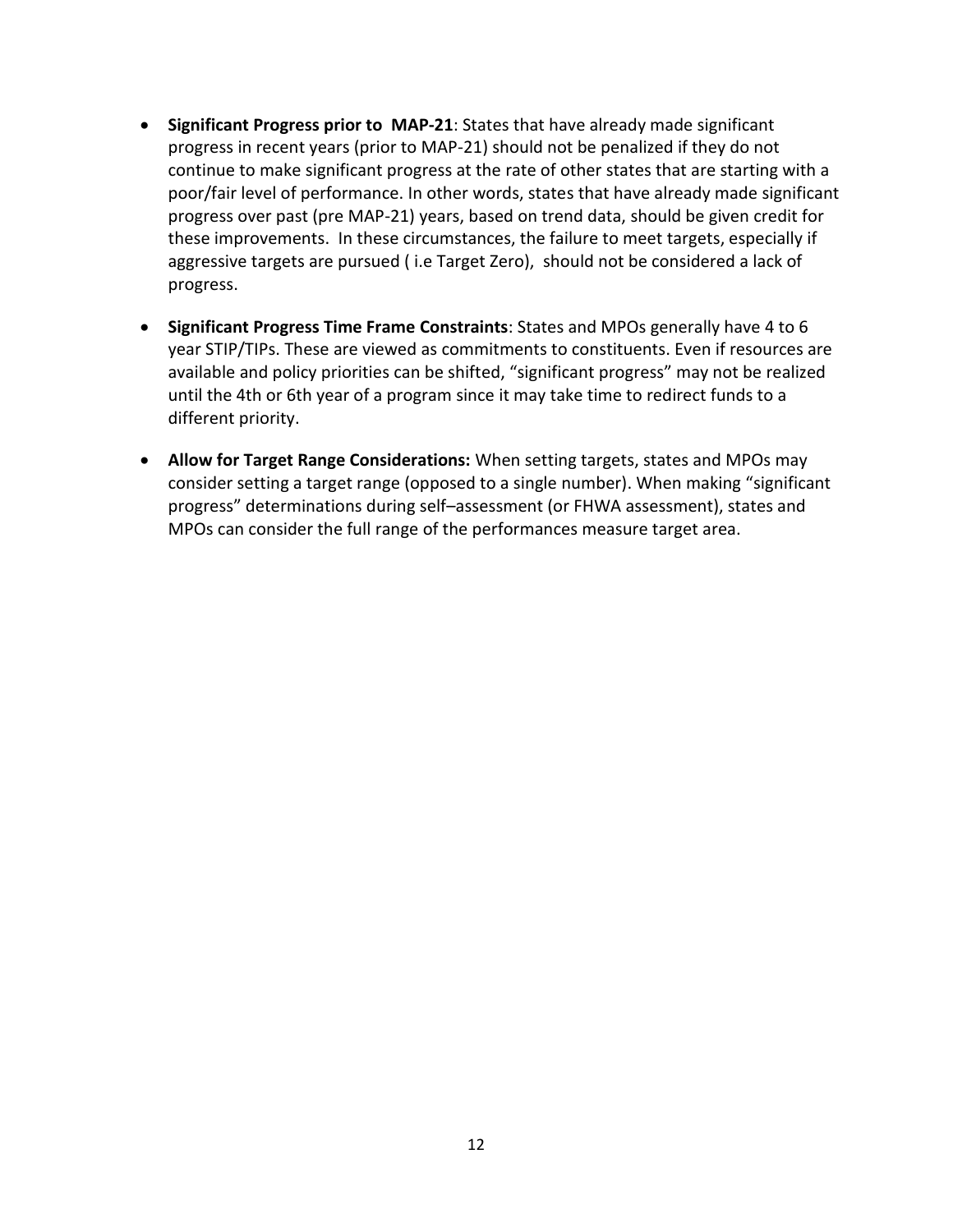## <span id="page-12-0"></span>Recommendations for Specific Performance Measure Areas

These recommendations update the target setting sections of the *SCOPM Task Force Findings on National-Level Performance Measures* document dated November 9, 2012.

### <span id="page-12-1"></span>**Safety**

#### **Measures**

- **Number of Fatalities**—Five-year moving average of the count of the number of fatalities on all public roads for a calendar year.
- **Fatality Rate**—Five-year moving average of the Number of Fatalities divided by the Vehicle Miles Traveled (VMT) for a calendar year.
- **Number of Serious Injuries**—Five-year moving average of the count of the number of serious injuries on all public roads for a calendar year.
- **Serious Injury Rate**—Five-year moving average of the Number of Serious Injuries divided by the Vehicle Miles Traveled (VMT) for a calendar year.

#### **Targets**

- AASHTO supports state flexibility in the setting of targets; as provided in MAP-21.
- In terms of assessing making progress towards targets established by the states, it is recommended that state-set targets be based on a 3- to 5-year projection of the fiveyear moving average data. Annual reports would demonstrate progress using these projections. Targets should be evaluated every two years. For example, in 2015 a 3-year (or 5-year) target is set for 2018 (or 2020). In 2017, FHWA assesses whether progress has been made toward the 2018 (or 2020) target based on what the five-year moving average is in 2017.
- Further, it is recommended that any USDOT progress assessments take into account unique characteristics of a state's situation that would affect their ability to meet some targets and not others. For example, dramatic changes in VMT may affect a state's ability to meet both of the rate-based measures, but not the count-based measures (and vice-versa). Therefore, USDOT needs to consider these situations when assessing progress towards targets. After considering these unique situations, for a state to be penalized it should fail to meet at least two of its targets. For example, if a state misses one target, such as serious injuries per VMT, it should not have the same effect as if all four targets had not been met. Similarly, if a state has been a historically high performer, it should not be penalized for failing to meet an aggressive target this first time.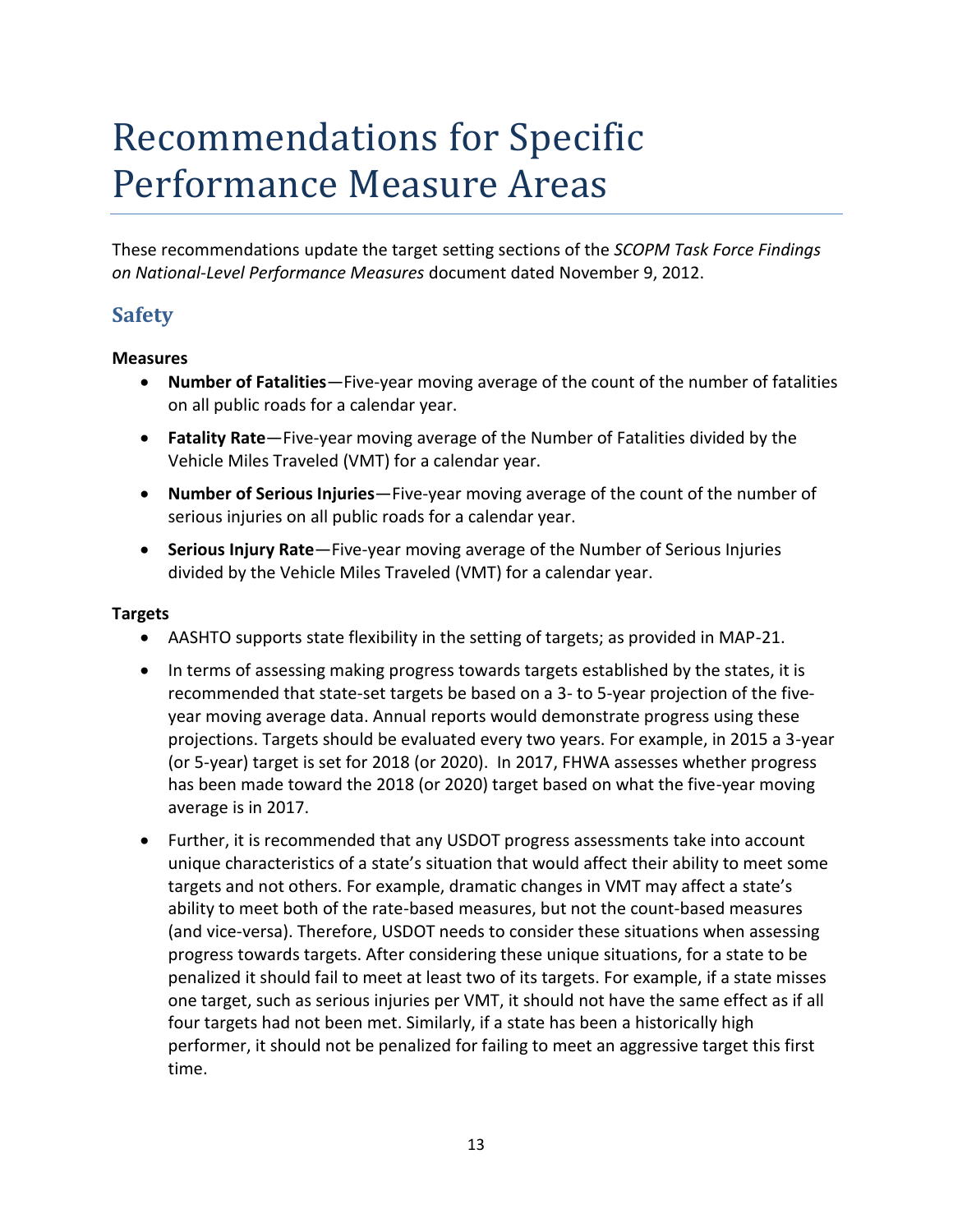- As part of a NHTSA initiative, many local and statewide law enforcement agencies are adopting the use of e-citation and e-crash reporting. This change is increasing the data reporting which is helpful when making law enforcement decisions to be data driven. However an unintended consequence will impact states/territories when it comes to the Special Rules under the MAP-21's language for the Strategic Highway Safety Plan (page 55). With added data, the current number of serious injury crashes has increased (and will increase for other jurisdictions converting to e-crash reporting). The MAP-21 expectation is to reduce serious injury crashes yet the baseline data in many states/territories will be rising. The program guidance should be built to allow states/territories the ability to explain how or if a movement to e-reporting has influenced their crash data file. This does not impact the FARS system, as that data base already contains all of the data on fatal crashes.
- Since the determination of whether states are meeting requirements of the special rules [for older drivers, pedestrians and rural roads] could occur before evaluation of whether states are making significant progress toward their general safety targets, the special rules test should be deferred until the overall targets are evaluated.
- The requirements and penalties for these special rules should be based on progress a state is making toward its required targets for the four performance measures.
	- For example, if a state is making significant progress toward its performance targets, then the state should not be subject to the considerations mandated in law if the older road user fatality and serious injury rate per capita increases in a two-year period.
	- Also states meeting their overall targets, but not experiencing a decrease in the rural fatality rates, should not be required to obligate the FY2009 amount of high risk rural road program funds for rural high risk roads.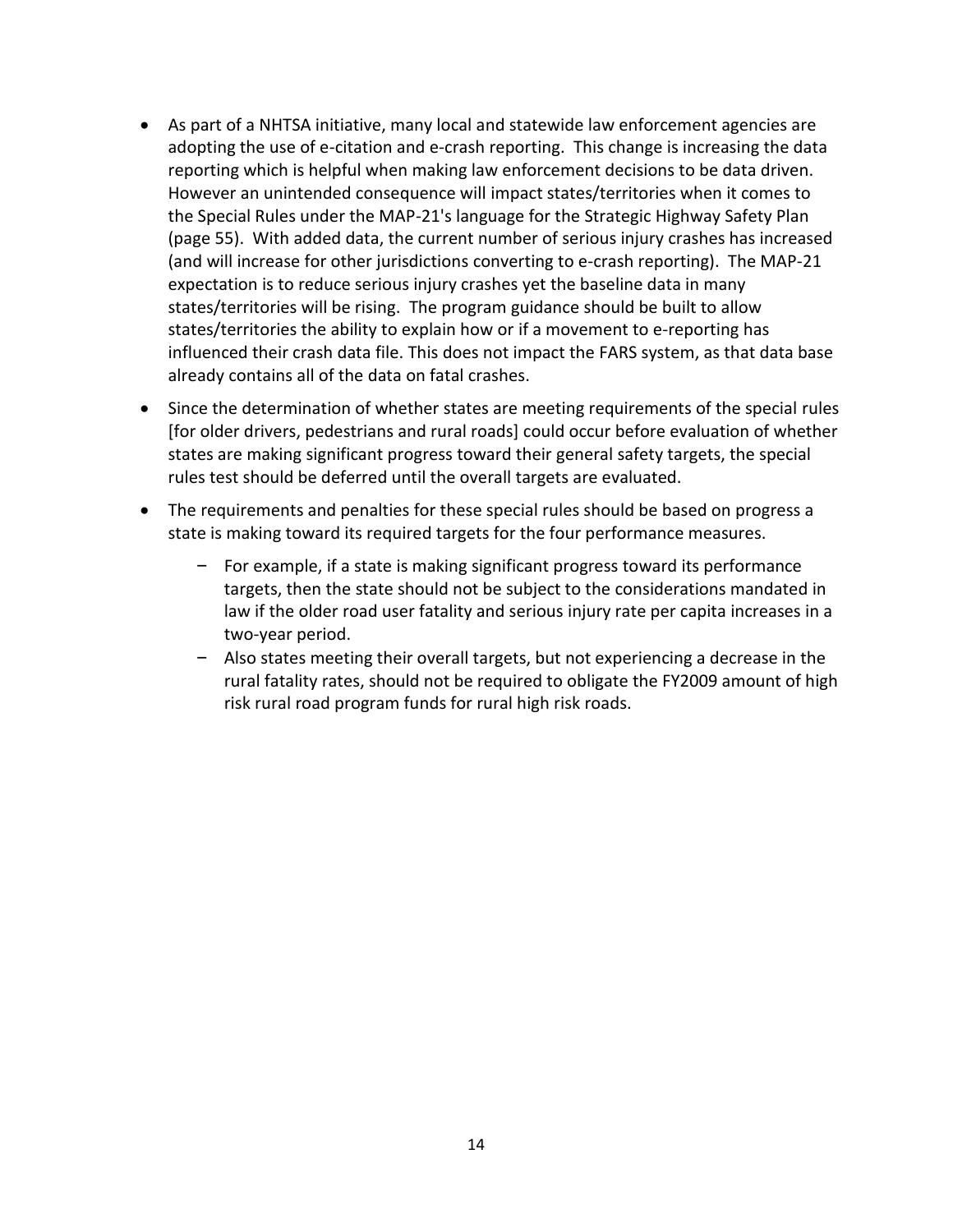### <span id="page-14-0"></span>**Pavement Condition**

#### **Measures**

- **Interstate Pavement in Good, Fair and Poor Condition based on the International Roughness Index (IRI)**—Percentage of 0.1 mile segments of Interstate pavement mileage in good, fair and poor condition based on the following criteria: good if IRI<95, fair if IRI is between 95 and 170, and poor if IRI is greater than 170.
- **Non-Interstate NHS Pavement in Good, Fair and Poor Condition based on the International Roughness Index (IRI)**—Percentage of .1 mile segments of non- Interstate NHS pavement mileage in good, fair and poor condition based on the following criteria: good if IRI<95, fair if IRI is between 95 and 170, and poor if IRI is greater than 170.
- **Pavement Structural Health Index—**Percentage of pavement which meet minimum criteria for pavement faulting, rutting and cracking.

#### **Targets**

- AASHTO supports state flexibility in the setting of targets; as provided in MAP-21. Because IRI testing is not appropriate at low traffic speeds and may be adversely impacted by utilities, we do not recommend establishing targets for urban environments without further study.
- We recommend that a state set targets to increase the % of rural road segments rated good and limit % of rural road segments rated poor. For example, a state may set a goal to increase the % good by 1%, while not allowing the % poor for rural roadways to exceed 20%. If a state has a very low percentage of road sections rated as poor, then a target maintaining current IRI should be acceptable.
- Progress towards meeting state-established targets should be assessed based on analysis of HPMS or state-reported data for the target year.
- Given that MAP-21 requires establishment of a national minimum condition level for Interstates, we recommend that this level be established only for rural interstate segments given the above referenced issues with urban IRI measurement. We recommend that a minimum condition level for rural interstate segments be set at less than or equal to 20% of segments rated poor based on IRI. Based on current HPMS reports, only three reporting agencies will struggle with the percentage poor requirement: Washington, DC, Puerto Rico, and New Jersey. When urban roadways are removed, New Jersey should fall under the 20% poor threshold. Many state agencies have less than 10% of segments rated poor.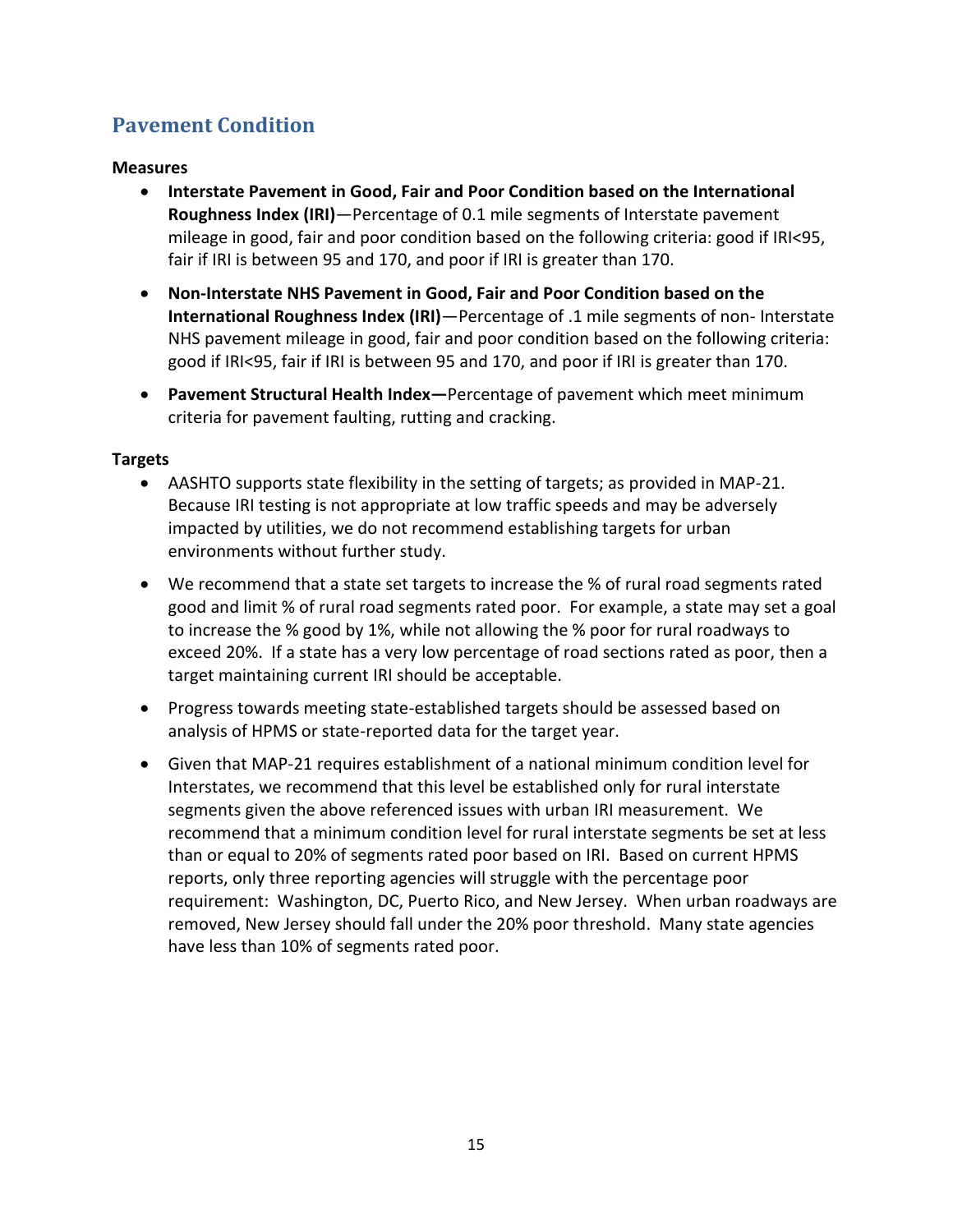### <span id="page-15-0"></span>**Bridges**

#### **Measures**

- **Percent of Deck Area on Structurally Deficient Bridges**—NHS bridge deck area on structurally deficient bridges as a percentage of total NHS bridge deck area.
- **NHS Bridges in Good, Fair and Poor Condition based on Deck Area**—Percentage of National Highway System bridges in good, fair and poor condition, weighted by deck area.

#### **Targets**

- AASHTO supports state flexibility in the setting of targets as long as the Percent of Deck Area on Structurally Deficient Bridges does not exceed 10%; as provided in MAP-21. National performance measurement targets should not be adopted. USDOT and professional organizations should provide guidance to states that need assistance to adopt various recommended national performance measures, and leading states should be able to continue their performance management path. Every state should be allowed to set their individual targets. Individual states should determine whether to set separate targets for bridges on urban vs. rural roads.
- For the second measure, given that the recommended performance measure includes three values to be reported (percent good, fair and poor), the Task Force to be convened will consider selection of single measure for target setting (e.g. percent good or percent poor) or use of multiple measures (e.g. targets for both percent good and percent poor) – balancing the desire to support an asset management approach yet minimize complexity.
- Progress towards meeting state-established targets should be assessed based on analysis of state NBI data for the target year.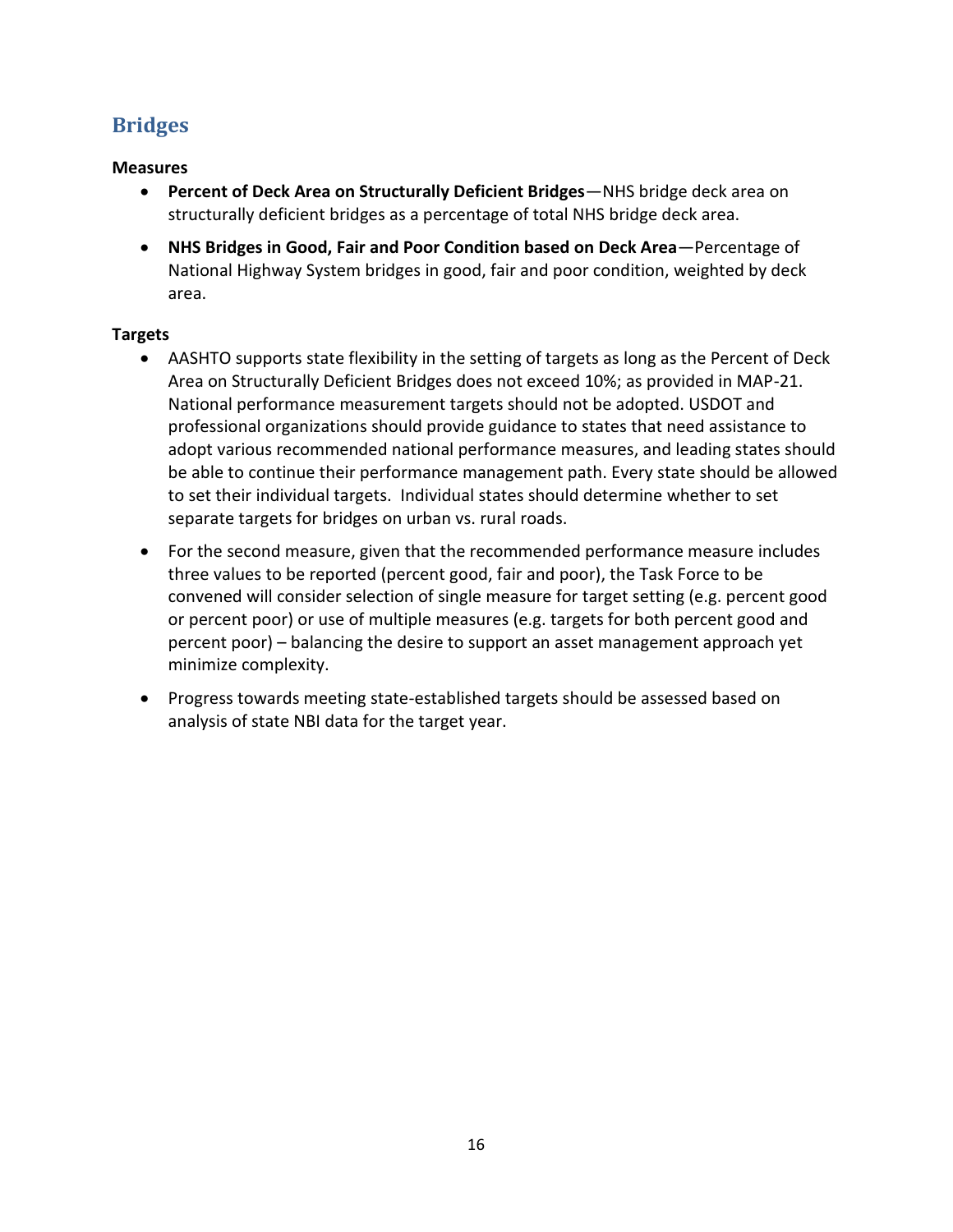### <span id="page-16-0"></span>**Freight**

#### **Measures**

- **Annual Hours of Truck Delay (AHTD)**—Travel time above the congestion threshold in units of vehicle-hours for Trucks on the Interstate Highway System.
- **Truck Reliability Index (RI80)**—The RI is defined as the ratio of the total truck travel time needed to ensure on-time arrival to the agency-determined threshold travel time (e.g., observed travel time or preferred travel time).

#### **Targets - Delay**

- AASHTO supports state flexibility in the setting of targets; as provided in MAP-21. To that end, the AHTD target would be set by individual state DOTs and MPOs expressed in terms of the continuous variable of Annual Hours of Truck Delay. This continuous variable will not be represented through categorical variables of good-fair-poor or similar. Targets could have a negative or positive direction. For example "AHTD should not increase more than 5 percent per year".
- In addition to urban and rural interstates, other geographic constructs are critical for longer distance freight movements. For example, targets could be set for truck trips on multi-state corridors between major city pairs, and at major international border crossings, using cooperative target-setting between adjacent jurisdictions.

#### **Targets - Reliability**

- AASHTO supports state flexibility in the setting of targets; as provided in MAP-21. To that end, the targets would be set by individual State DOTs and MPOs expressed in terms of the Reliability Index. Targets may vary by facility, by corridor, by region, by rural or urban, by freight versus commute route or other factors such as investment levels, available transit options, remaining capacity and levels of recurrent versus non recurrent congestion levels.
- In addition to urban and rural interstates, other geographic constructs are critical for longer distance freight movements. For example, targets could be set for truck trips on multi-state corridors between major city pairs, and at major international border crossings, using cooperative target-setting between adjacent jurisdictions.

#### **Thresholds - Delay**

 Agencies have used a variety of congestion thresholds to meet the analysis and communication needs. For example, California uses 35 mph on freeways as a threshold to identify serious congestion problems. Washington State uses a maximum productivity-based threshold where a value of 85% of the free-flow speed (51 mph) is used to define the point where the maximum vehicle volume per hour per lane occurs; the freeway is not as productive at moving people at speeds above this level. Rural areas, or areas with less congestion, may use the speed limit or free-flow speeds as the basis to identify the size of the congestion problem.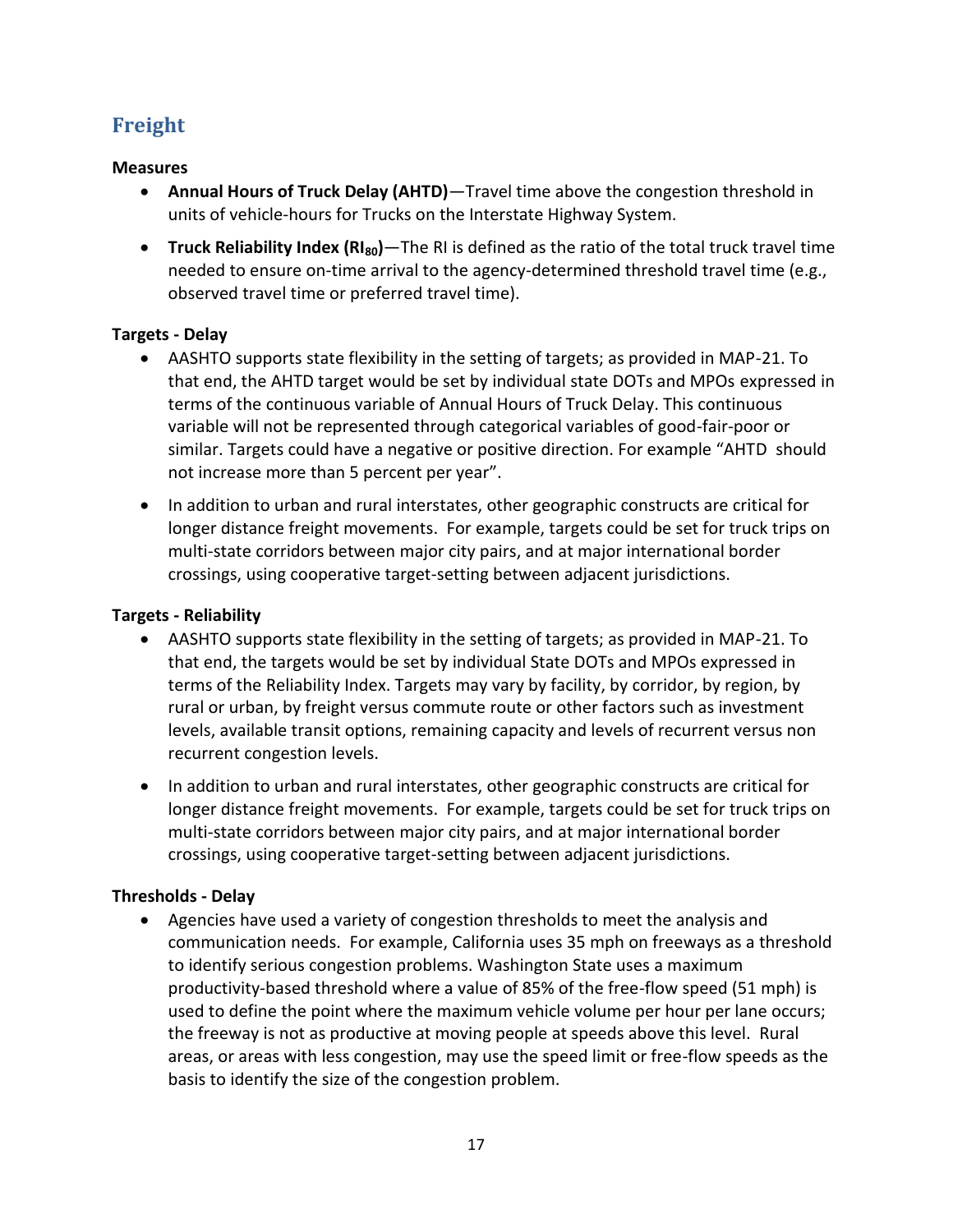Delay: An Agency-specified Threshold Setting for truck speed thresholds could be similar to passenger vehicle values, or could be different for purposes of calculating the AHTD measure

#### **Thresholds - Reliability**

 This measure uses the Agency-specified Speed Threshold determined by the State DOTs and MPOs to define the comparison standard. The Agency-specified Speed Threshold speed could be based on several factors that the state considers appropriate such as (among others): corridors' characteristics; local conditions; community opinion about the desirability of additional capacity in a corridor; freight movement goals; rural/urban routes; capacity assumptions and/or level of potential investment required to achieve performance levels. Using one condition, the Agency-specified Speed Threshold, for both the reliability and delay measure simplifies the communication of the freight performance measure results (particularly with non-technical audiences) and supports the expectations of the local community as expressed in the threshold.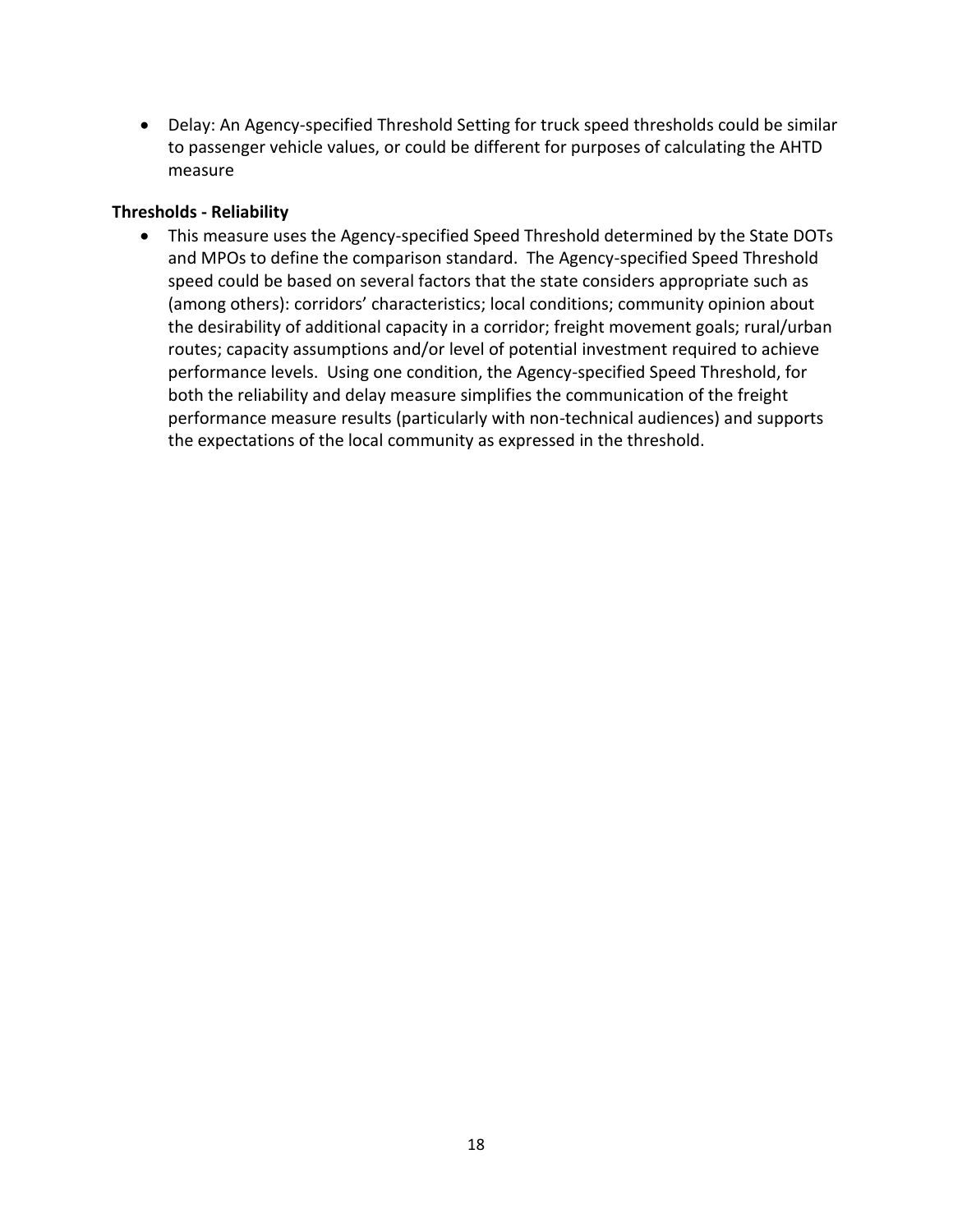### <span id="page-18-0"></span>**System Performance**

#### **Measures**

- **Annual Hours of Delay (AHD)**—Travel time above a congestion threshold (defined by State DOTs and MPOs) in units of vehicle -hours of delay on Interstate and NHS corridors.
- **Reliability Index (RI80)**—The Reliability Index is defined as the ratio of the 80th percentile travel time to the agency-determined threshold travel time.

#### **Targets - Delay**

- AASHTO supports state flexibility in the setting of targets; as provided in MAP-21. To that end, the AHD target would be set by individual state DOTs and MPOs expressed in terms of annual vehicle-hours of delay. Targets may vary by facility, by corridor, by region, by rural or urban, by freight versus commute route or other factors such as investment levels, available transit options, remaining capacity and levels of recurrent versus non recurrent congestion levels.
- Targets could have a negative or positive direction. For example "annual delay should not increase more than 5 percent per year". Another example of a target could be a comparison of the growth in the delay to the growth in regional economy. The economic recession has played a major role in reducing congestion in recent years, but population and job growth have had a significant role in congestion increases in many regions over the past several decades. Measuring the percent change in delay compared to percent change in gross metropolitan product could provide a more relevant comparison of the role of transportation and land use decisions during periods of rapid growth with periods of slow or no growth. An example target for this measure may state that the percent increase in delay should be no more than the percent increase of the gross metropolitan product.

#### **Targets - Reliability**

 AASHTO supports state flexibility in the setting of targets; as provided in MAP-21. To that end, the targets would be set by individual State DOTs and MPOs expressed in terms of the Reliability Index. Targets may vary by facility, by corridor, by region, by rural or urban, by freight versus commute route or other factors such as investment levels, available transit options, remaining capacity and levels of recurrent versus non recurrent congestion levels.

#### **Thresholds - Delay**

- The Agency-specified Threshold Speed would be set by DOTs based on established agency practices and defensible factors. These factors could include:
	- corridor characteristics
	- local conditions; operational factors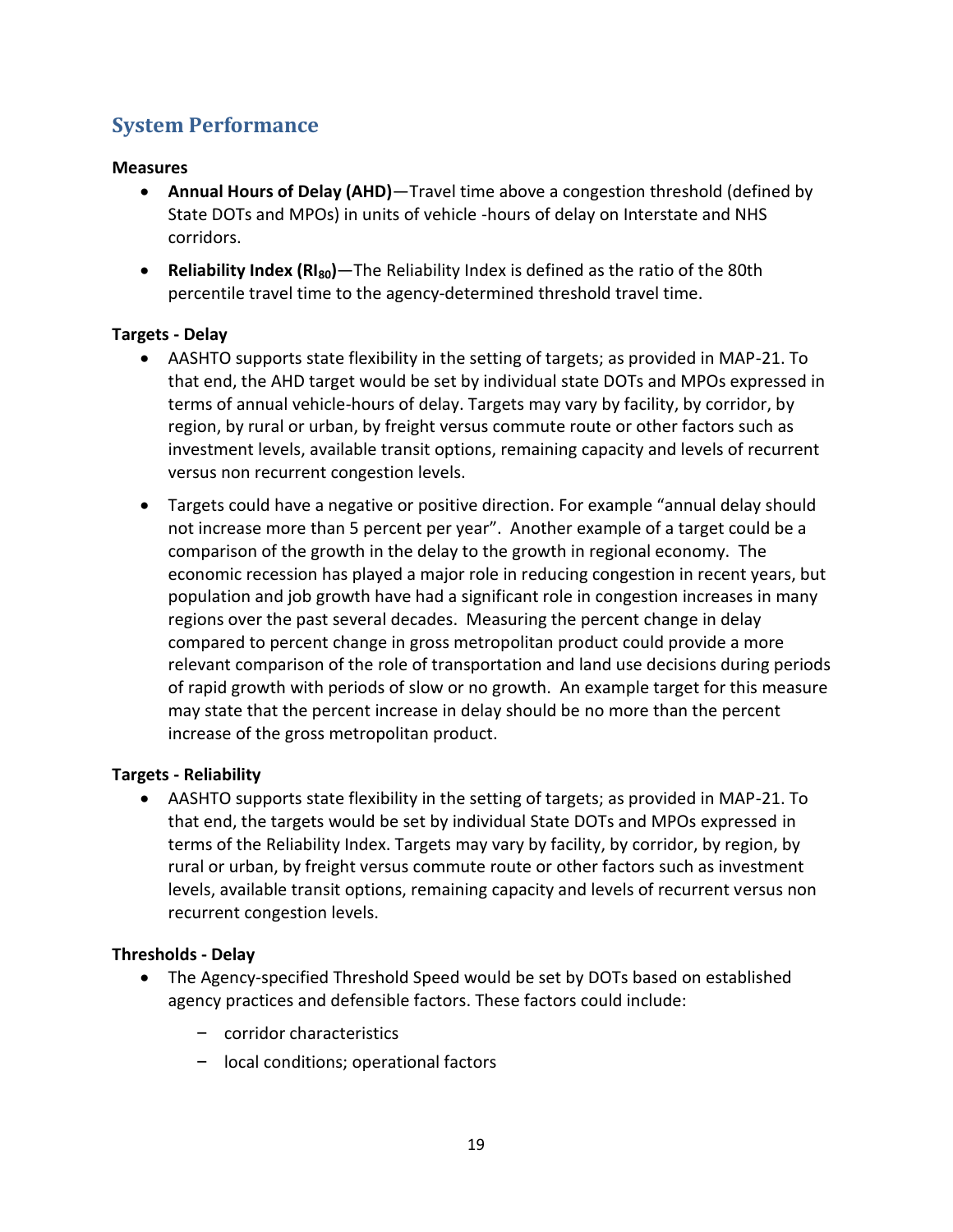- community opinion about the desirability of additional capacity in a corridor; existing capacity
- population growth
- rural/urban routes
- level of existing revenues
- potential investment required to achieve performance levels
- Agencies use speed thresholds to address these types of criteria and investment levels. For example, California uses 35 mph on freeways as a threshold to identify serious congestion problems. Washington State uses a maximum productivity-based threshold where a value of 85% of the free-flow speed (51 mph) is used to define the point where the maximum vehicle volume per hour per lane occurs; the freeway is not as productive at moving people at speeds above this level. Rural areas, or areas with less congestion, may use the speed limit or free-flow speeds as the basis to identify the size of the congestion problem.
- Any of these threshold approaches can be used for communicating the congestion problems or for analysis of potential solutions. They all can illustrate the effect of a full range of congestion reduction strategies.
- Using one condition, the agency-determined threshold speed, for both System Performance Measures (Annual Vehicle-Hours of Delay and Reliability Index) simplifies the communication of the performance measure results (particularly with non-technical audiences) and supports the expectations of the local community as expressed in the threshold. It is important to note that selecting a threshold speed only applies to corridors that experience congestion (based on the historic speed data).

#### **Thresholds – Reliability**

- The Reliability Index performance measure uses the "base speed thresholds" determined by the State DOTs and MPOs to define the comparison standard for congested corridors. The agency-determined threshold speed for congested corridors could be based on several factors that the state considers appropriate, such as (and among others): corridors' characteristics; local conditions; community opinion about the desirability of additional capacity in a corridor; freight movement goals; rural/urban routes; capacity assumptions and/or level of potential investment required to achieve performance levels.
- Using one condition, the agency-determined threshold speed, for both System Performance Measures (Annual Vehicle-Hours of Delay and Reliability Index) simplifies the communication of the performance measure results (particularly with non-technical audiences) and supports the expectations of the local community as expressed in the threshold. It is important to note that selecting a threshold speed only applies to corridors that experience congestion (based on the historic speed data). In uncongested corridors the 80th percentile travel time will be equal to the posted speed. For the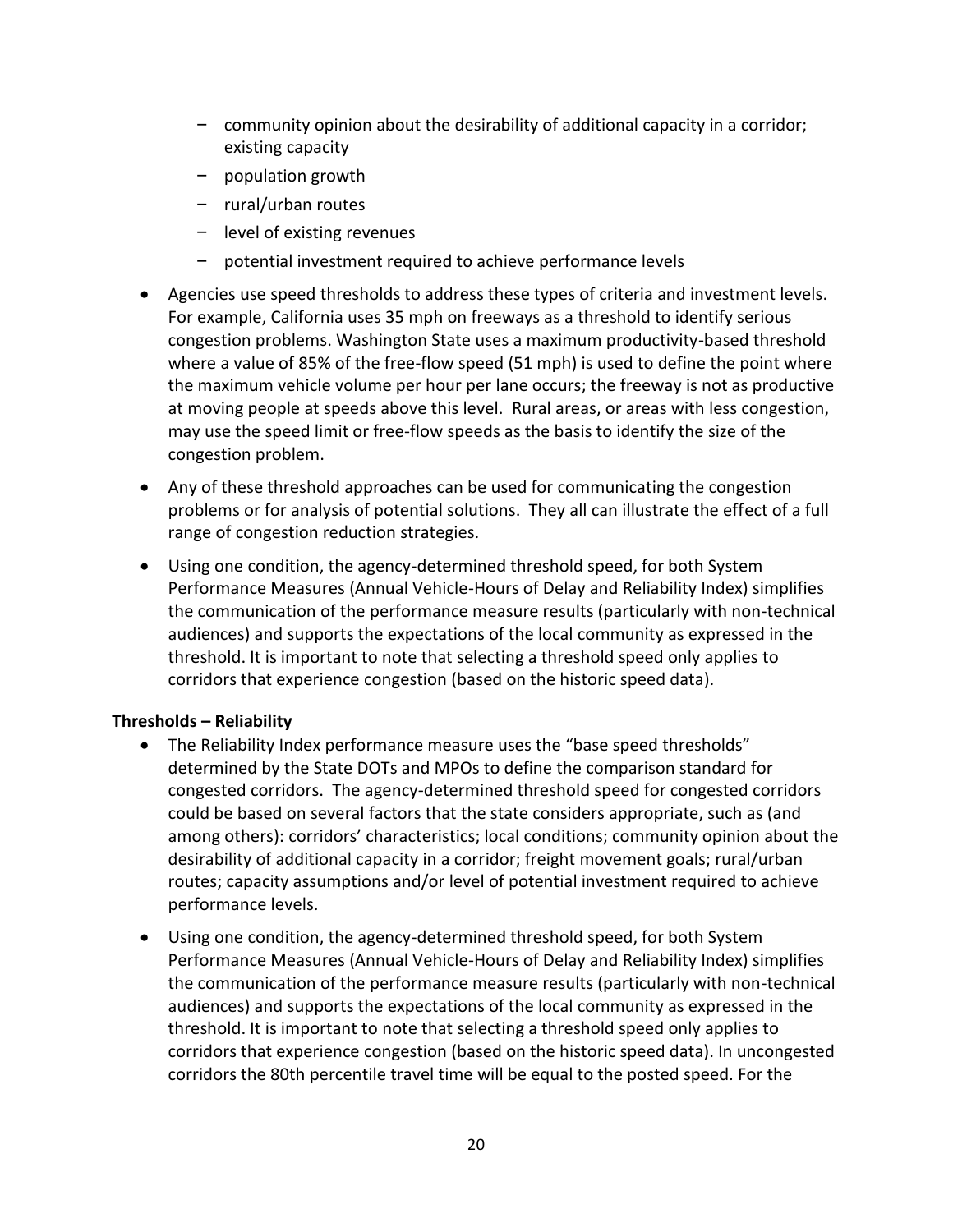purpose of reliability measurements for uncongested corridors posted speed would be used for the base speed threshold.